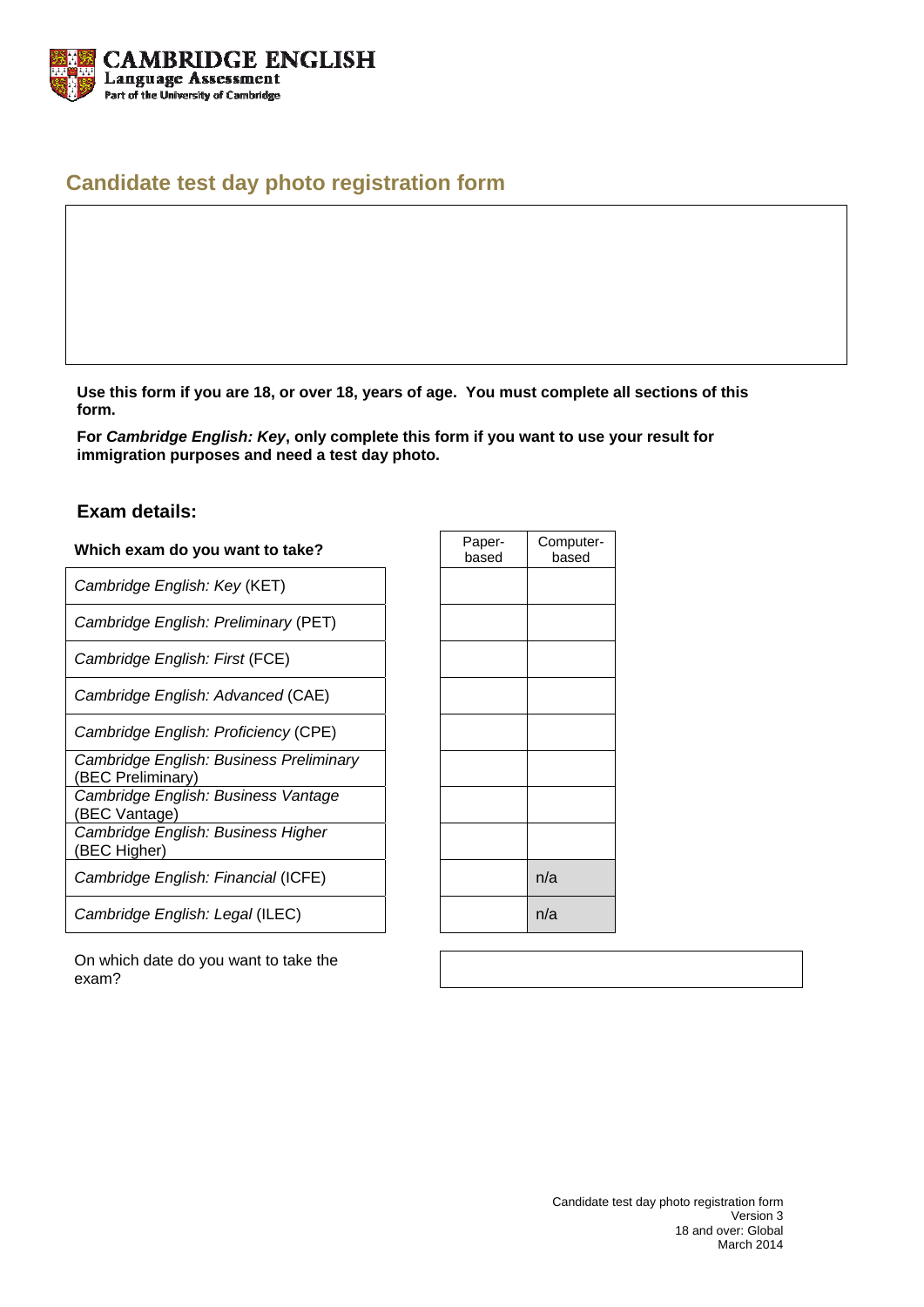### **Your details:**

First First <br>name(s):  $\left| \begin{array}{ccc} \text{Farst} & \text{Farmily name(s)} \end{array} \right|$ 

These names must be the same as the names on your passport/National Identity Card and must appear in the same order

| Date of<br>birth: | (day/month/year) | Gender:                      | Male | Female |
|-------------------|------------------|------------------------------|------|--------|
| Email<br>address: |                  |                              |      |        |
| Phone<br>number:  |                  | Mobile/cell<br>phone number: |      |        |
|                   |                  | City/town:                   |      |        |
| Address:          |                  | Post/zip code:               |      |        |
|                   |                  | Country:                     |      |        |

This is the address that your certificate will be sent to. If you want your centre to send it to a different address, please contact the centre directly.

Passport or national ID number:

This must be the ID you will bring with you on the exam day.

**For UK immigration purposes**, you must use a current passport. No other ID will be accepted. **For immigration to any other country, you must** check with the immigration authority of that country, which documents they will accept.

Country of birth:

Nationality:

Name of institution where you are doing a Cambridge English exam preparation course (leave blank if you are not doing a course):

medical condition.

| Why are you taking the test?                                                                                                              | For studying abroad<br>For visa purposes<br>For work | In which<br>country?<br>For which<br>country? | Other |
|-------------------------------------------------------------------------------------------------------------------------------------------|------------------------------------------------------|-----------------------------------------------|-------|
| Do you have any special requirements? For<br>example, modified materials for visual<br>difficulties, or special requirements because of a |                                                      |                                               |       |